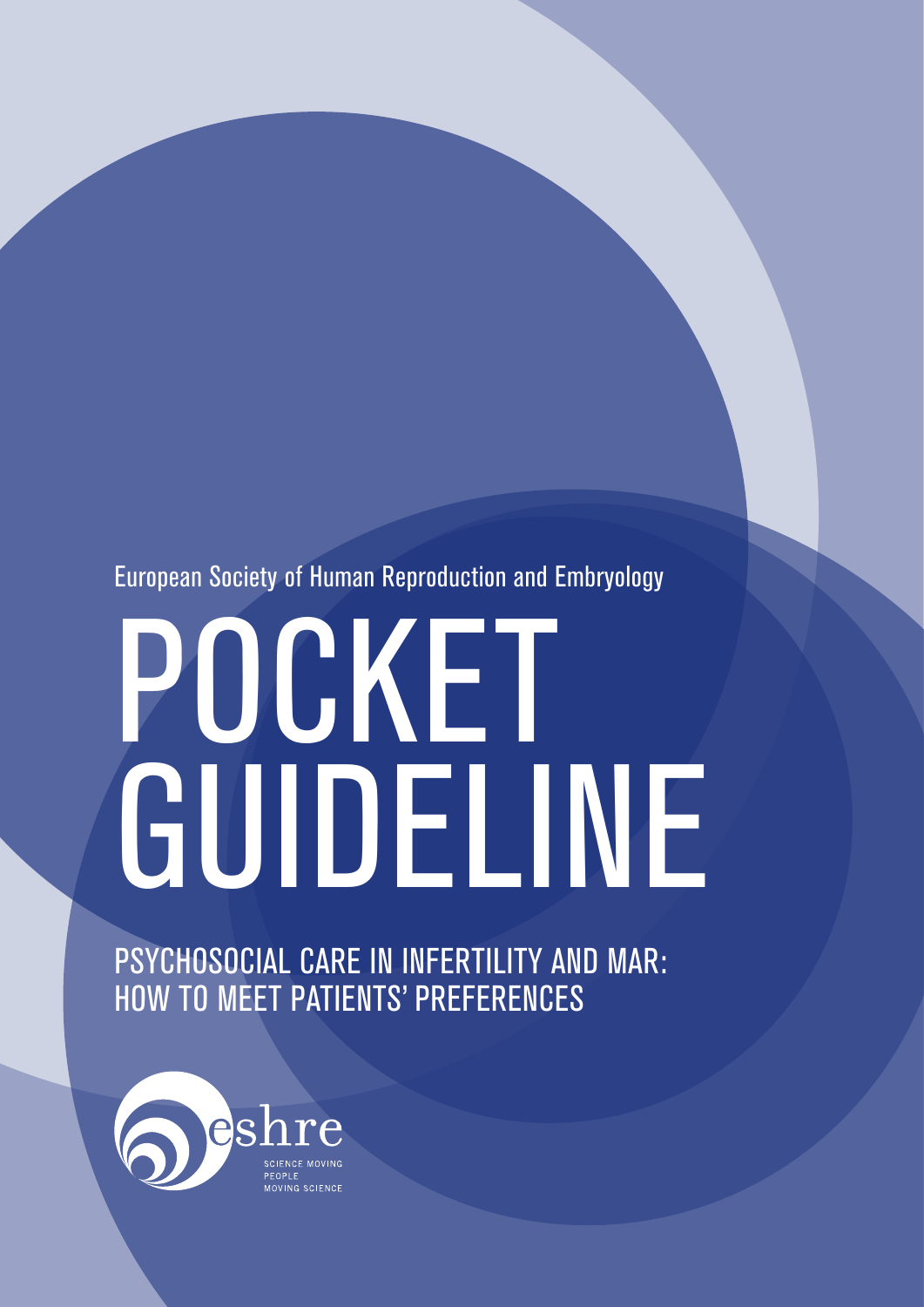### "PATIENTS HAVE CLEAR PREFERENCES ABOUT THE PSYCHOSOCIAL CARE THEY RECEIVE AT FERTILITY CLINICS. FERTILITY STAFF SHOULD BE AWARE OF THESE PREFERENCES AND CONSIDER ADDRESSING THEM."



This information is entirely based on the ESHRE guideline: Routine psychosocial care in infertility and medically assisted reproduction – A guide for fertility staff.

For full guideline visit **www.eshre.eu/guidelines.**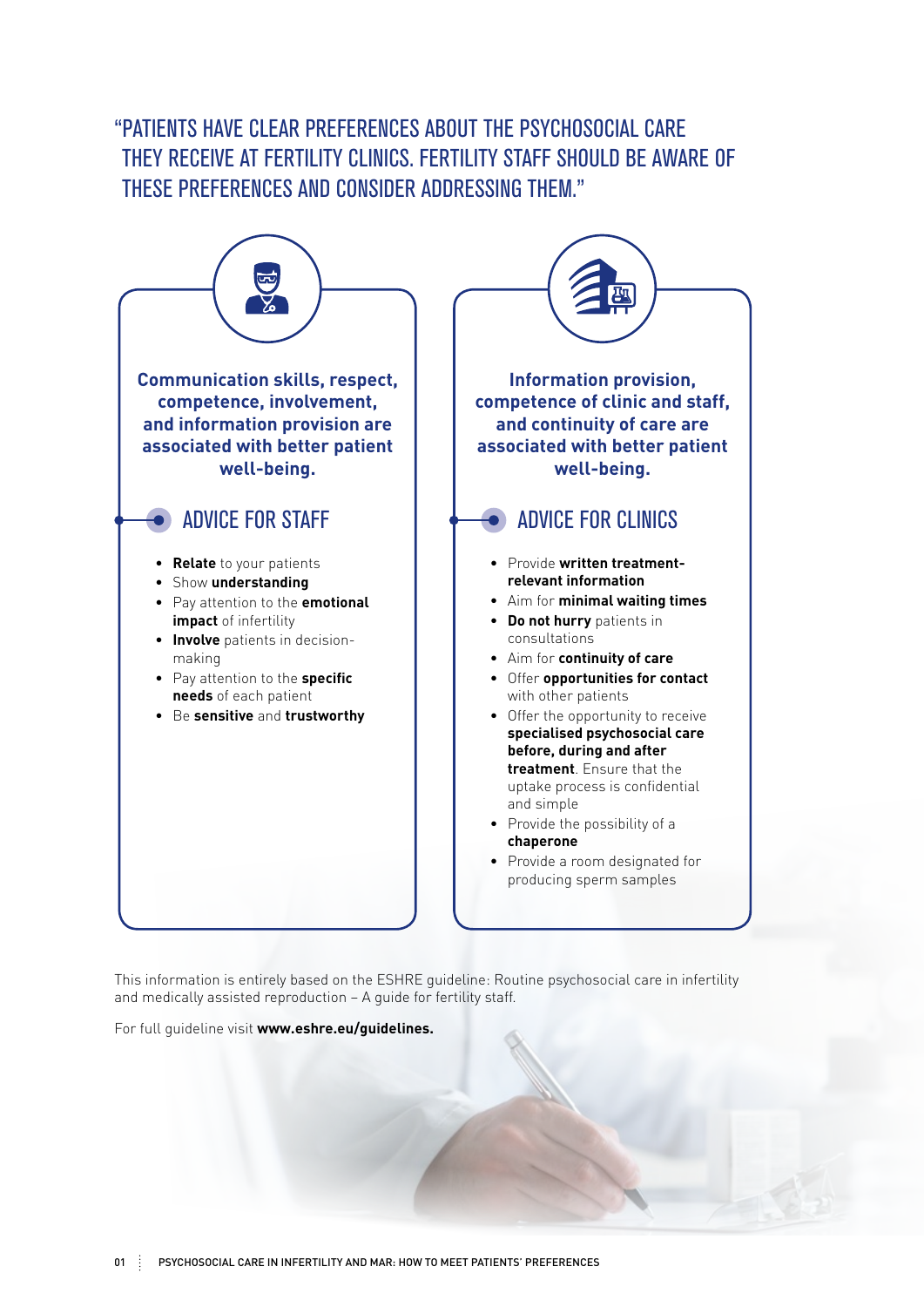# 5 TIPS FOR PROVIDING YOUR PATIENTS WITH INFORMATION

Providing preparatory information before the start of treatment increases compliance, **reduces anticipatory anxiety and stress**, and **increases patient knowledge about treatment-related issues**. Information provision is highly valued by patients and they have clear preferences about how they want to receive it.

> "The most effective way to start incorporating psychosocial care in routine fertility care

information at clinics."

is by improving

#### 1. PROVIDE WRITTEN INFORMATION

Patients value written treatment-relevant information.

#### 2. INCLUDE THE FOLLOWING TOPICS:

- Information about diagnostic procedures
- Explanations about treatment results
- Information about different treatment options

### 3. GIVE INFORMATION ABOUT PSYCHOSOCIAL CARE OPTIONS

Give information about the available psychosocial care services (for instance, counselling, psychotherapy, support groups or online support options). Make sure that the instructions to access these options are easy to follow and the process is confidential.

### 4. MAKE SURE THE INFORMATION IS UNDERSTANDABLE

Ask input from non-experts.

 $R_{\widetilde{R}}$ 

### 5. THE INFORMATION SHOULD BE CUSTOMISED

Make sure the information leaflet is *"personally relevant"* to your patient. If a broad brochure is produced, it may be helpful to show patients which information is relevant for them.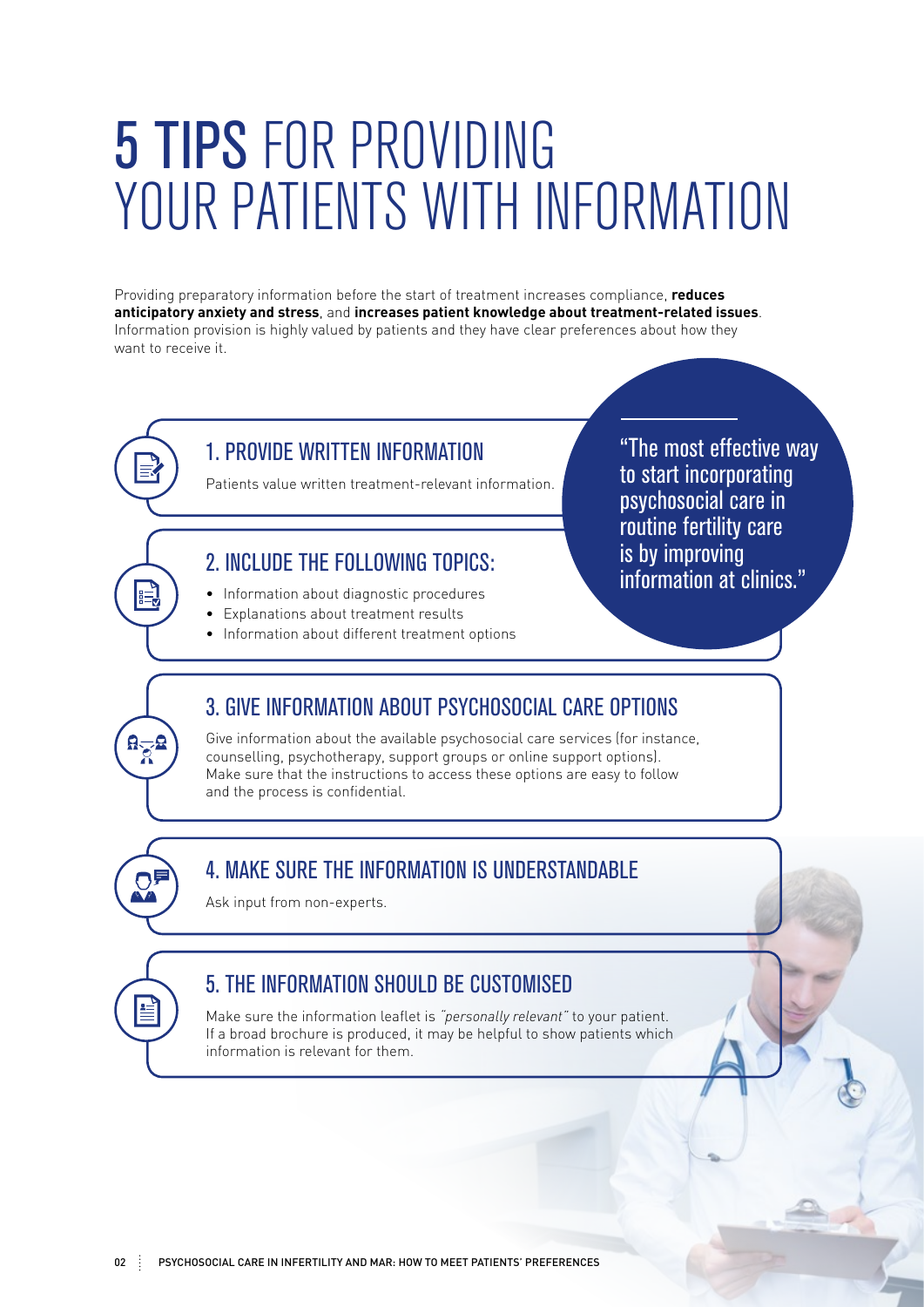# WHAT YOU SHOULD KNOW ABOUT PATIENTS STARTING MAR TREATMENTS

1 in 10 patients referred for fertility treatment chooses not to start treatment.

Patients are emotionally healthy:

- They have good marital and sexual relationships
- They do not present higher prevalence rates of sexual dysfunctions
- They are not depressed
- They do not have more psychiatric disorders or general psychopathology

#### HOW TO KNOW IF A PATIENT IS AT RISK FOR EMOTIONAL PROBLEMS

**Use the SCREENIVF\* before the start of each treatment cycle to assess patients' risk factors for emotional problems after the cycle.** 

Look out for the following risk factors:

- − Female gender
- − Low occupational status
- − Difficulty understanding the reality of infertility
- − In couples:

 $\Omega$ 

- ¤ Male factor infertility
- ¤ Disagreements about the importance of being parents
- ¤ Different views on the social implications of infertility

#### WHAT TO DO NEXT?

Refer patients identified by the SCREENIVF as being at risk of emotional problems to specialised psychosocial care.

#### OTHER ADVICE

- Give information about **lifestyle behaviours that** may **negatively affect** patients general and reproductive health
- **Support** patients **in changing lifestyle behaviours** (e.g. weight-loss programmes)
- **Involve both partners** in the diagnosis and treatment process
- **Provide preparatory information** about medical procedures

 *\* The SCREENIVF can be accessed through the ESHRE website*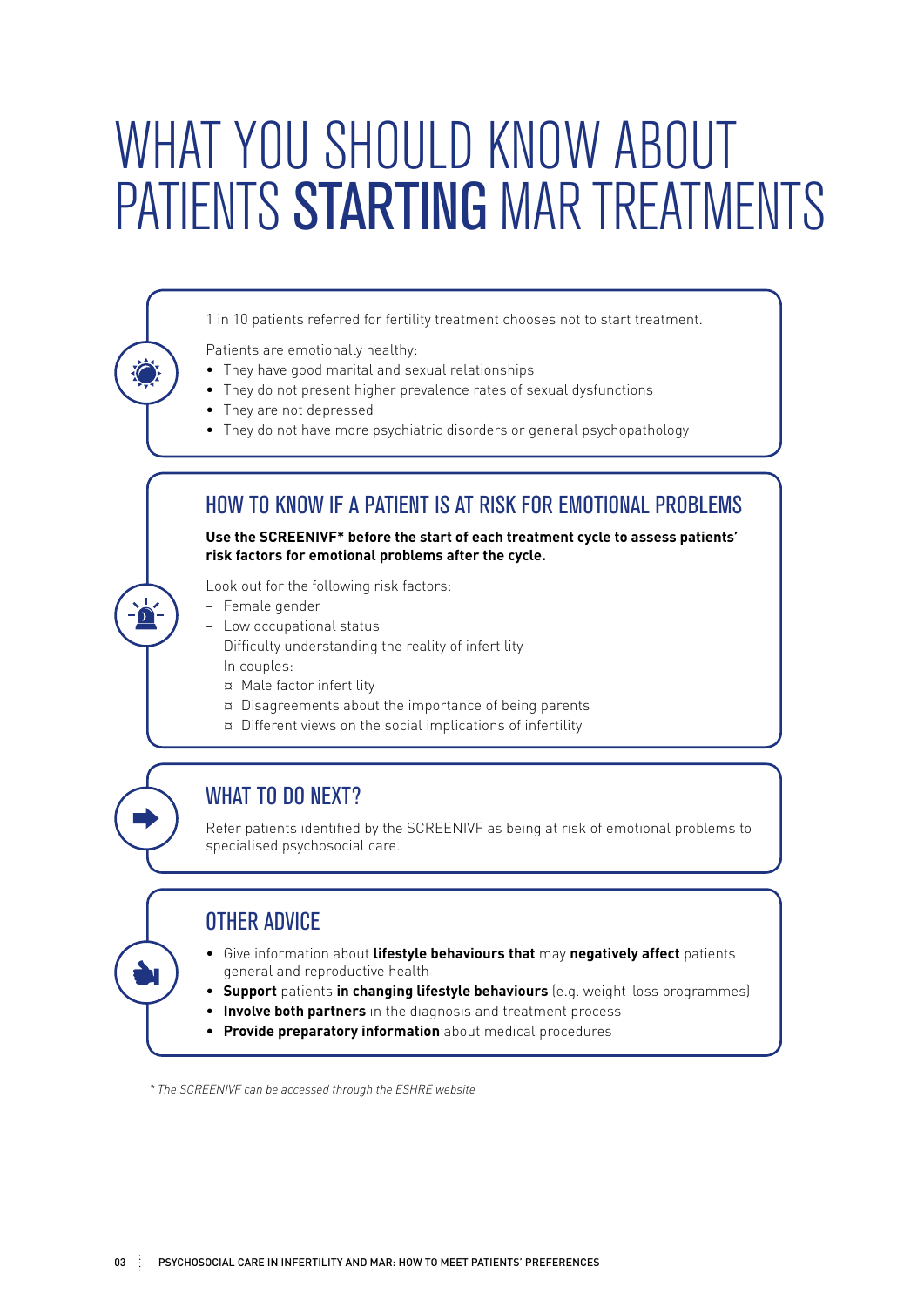# WHAT YOU SHOULD KNOW ABOUT PATIENTS DURING MAR TREATMENTS

1 in 5 patients do not comply with ART treatment.

Women miss on average 23h of work per IVF cycle.

Couple's satisfaction with their partnership remains stable over a treatment cycle.

Women experience lower social support between oocyte retrieval and embryo transfer than the equivalent period in a normal menstrual cycle.

The oocyte retrieval, embryo transfer and the waiting period before the pregnancy test are stressful periods for patients.

When patients receive a negative pregnancy test, they experience high emotional distress, and some show symptoms of depression or anxiety.

#### HOW TO KNOW IF A PATIENT IS AT RISK FOR EMOTIONAL PROBLEMS

**Use the SCREENIVF\* before the start of each treatment cycle to assess patients' risk factors for emotional problems after the cycle.** 

Look out for the following risk factors:

− Low occupational status

 $\Omega$ 

- − Having treatment related physical or emotional complaints
- − Previous experience of mental-health disorders
- − Difficulty accepting infertility and childlessness
- − Feeling helpless regarding infertility and its treatment
- − Avoiding being around pregnant women

### WHAT TO DO NEXT?

Refer patients at risk of emotional problems to specialised psychosocial care.

#### OTHER ADVICE

- Discuss the uptake or not of recommended treatment and provide support for decision-making.
- Involve both partners in the treatment process.
- Offer patients the opportunity to discuss and clarify their treatment related concerns.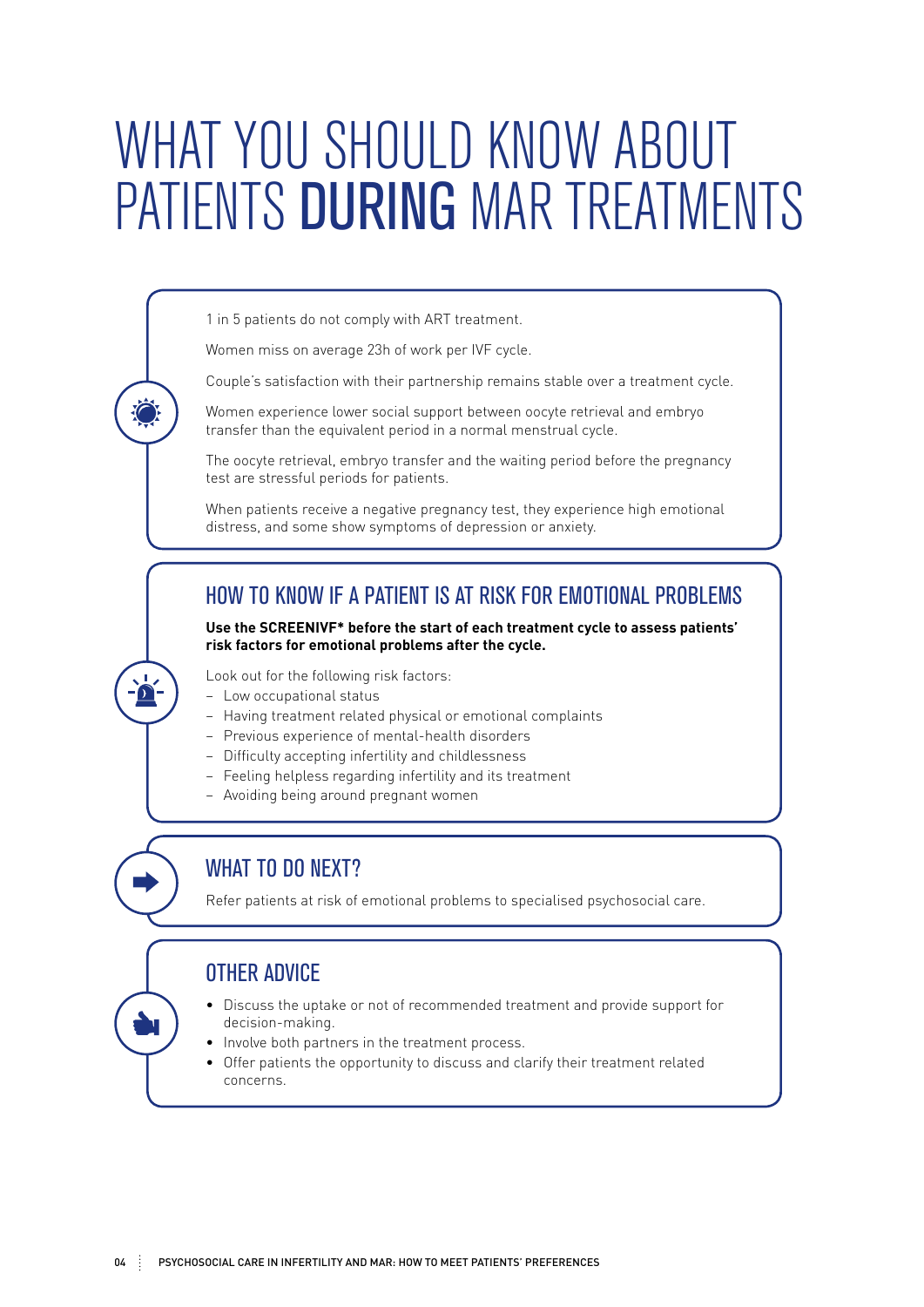# WHAT YOU SHOULD KNOW ABOUT PATIENTS AFTER MAR TREATMENTS